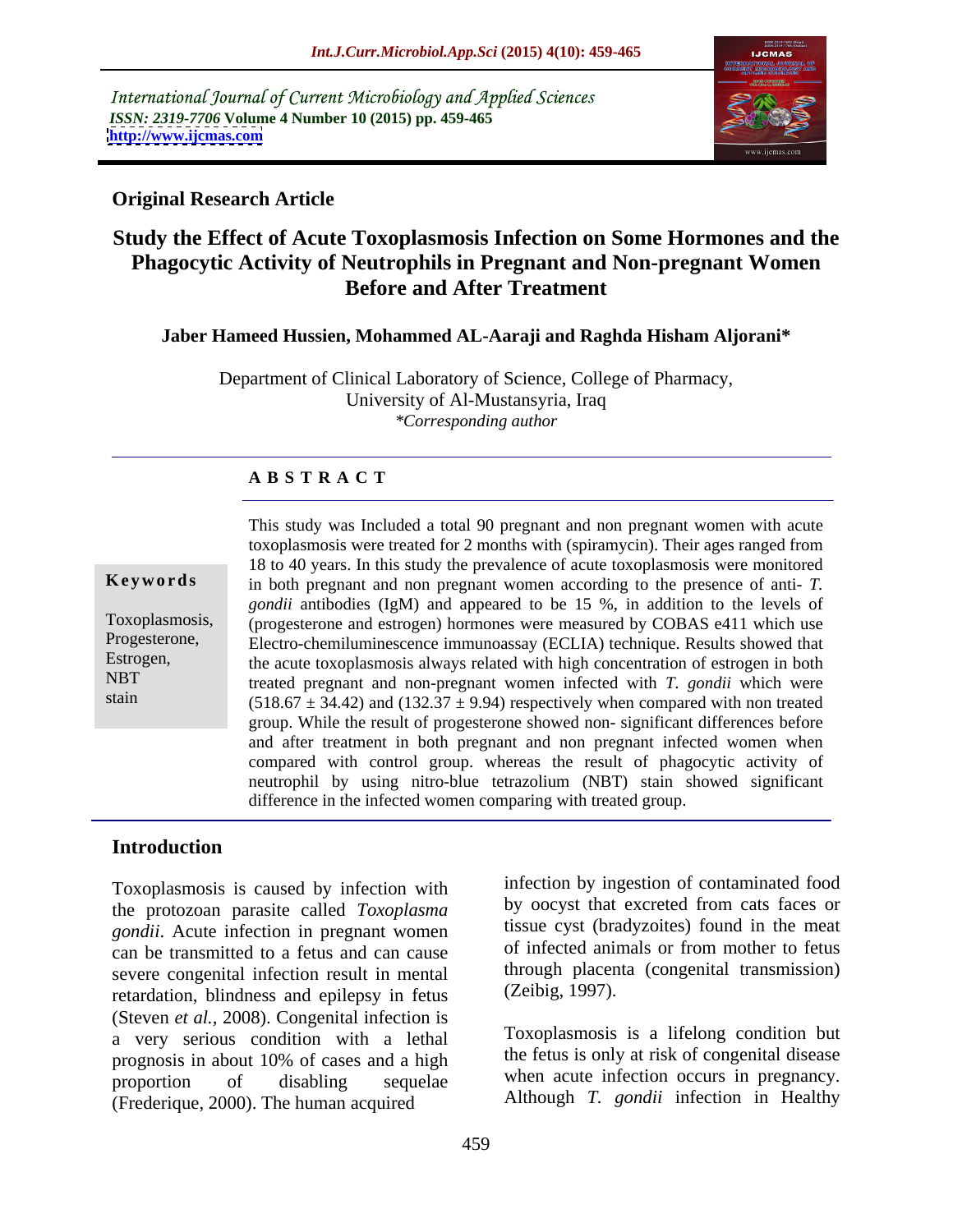subject is asymptomatic but in non pregnant women infected with acute immunocompromised patients may have

There is evidence that *T. gondii* infection affected by sex hormones levels, as a result, 2015. Their ages ranged from 18–40 years, can influence the immune system and thus all pregnant women were in the 1st to 3th susceptibility to disease in general and particular immunity to selective protozoa and the importance of this parasite is due to toxoplasma IgM antibodies all screened for *et al.*, 2001). IgM women were considered as control

could be efficient and help in the the innate immunity which considered used to evaluate anti- Toxoplasma IgM via

This study was done to review the remaining blood separated by centrifuge by relationship between levels of hormones blood centrifugation at 3000 rpm for 5 (progesterone and estradiol) and acute infection by *T. gondii* in female patient Focusing on the hormone changing before and after treatment; and evaluate the phagocytic activity by Nitro-blue After about 2 months treatment another tetrazolium stain (N.B.T) before and after blood sample (5ml) are taken from patients treatment and to compare the results with who were sero positive IgM, 1ml for

ECLIA technique this technology provides superior analytical performance and detection of IgM antibodies against T. [\(http://www.roche.hu/content/dam/internet/c](http://www.roche.hu/content/dam/internet/c)

### **Materials and Methods** in human sera.

This study was carried on 90 pregnant and The determination of phagocytic activity of

serious disease (Sitoe *et al.,* 2010). (spiramycin) attending alkut maternity toxoplasmosis & treated for 2 months with hospital and Al kut medical laberotary in Wasit province between September and May initial months of their pregnancy period.

parasitic disease such as *Toxoplasma gondii*, Sixty five patients with positive antithe ability to cause congenital disease if the presence of IgM antibodies by using infection occurs during pregnancy (Roberts COBASe411, and the other 25 sero negative The present study showed that NBT test samples were taken from each woman one determination the phase of infection whether treatment. The sample before treatment acute or chronic because its level reflected (5ml) divided into portions, about (1ml) important in the diagnosis of the disease ECLIA technique by using COBAS e411, (Al-Dabbag and Al-Dabbag, 2006). and (1ml) used to evaluate phagocytic toxoplasma IgM antibodies all screened for IgM women were considered as control group for comparison the results. Two blood before treatment and the other after used to evaluate anti- *Toxoplasma* IgM via activity by using NBT stain, and the minutes and stored at -20 C until needed for evaluatation the hormones (estrogen and progesterone) also by COBASe411.

control group. detection phagocytic activity of neutrophils, increased sensitivity means that it can be gondii antigens in serum from (Roche detected extremely low levels of antigen, as Diagnostics GmbH, Mannhein, Germany) well as slight changes in levels was used according to manufacturer`s [orporate/roche/hu\\_HU/docs/cobas\\_e\\_411\\_E](orporate/roche/hu_HU/docs/cobas_e_411_E) (Roche, Germany) & COBASe411 used for N.pdf). the quantitative determination of estradiol and the remaining centrifuged to separate the serum for hormonal analysis. Kit for detection of IgM antibodies against T. instructions. The test kit was used from (E2) and progesterone (prog) concentration in human sera.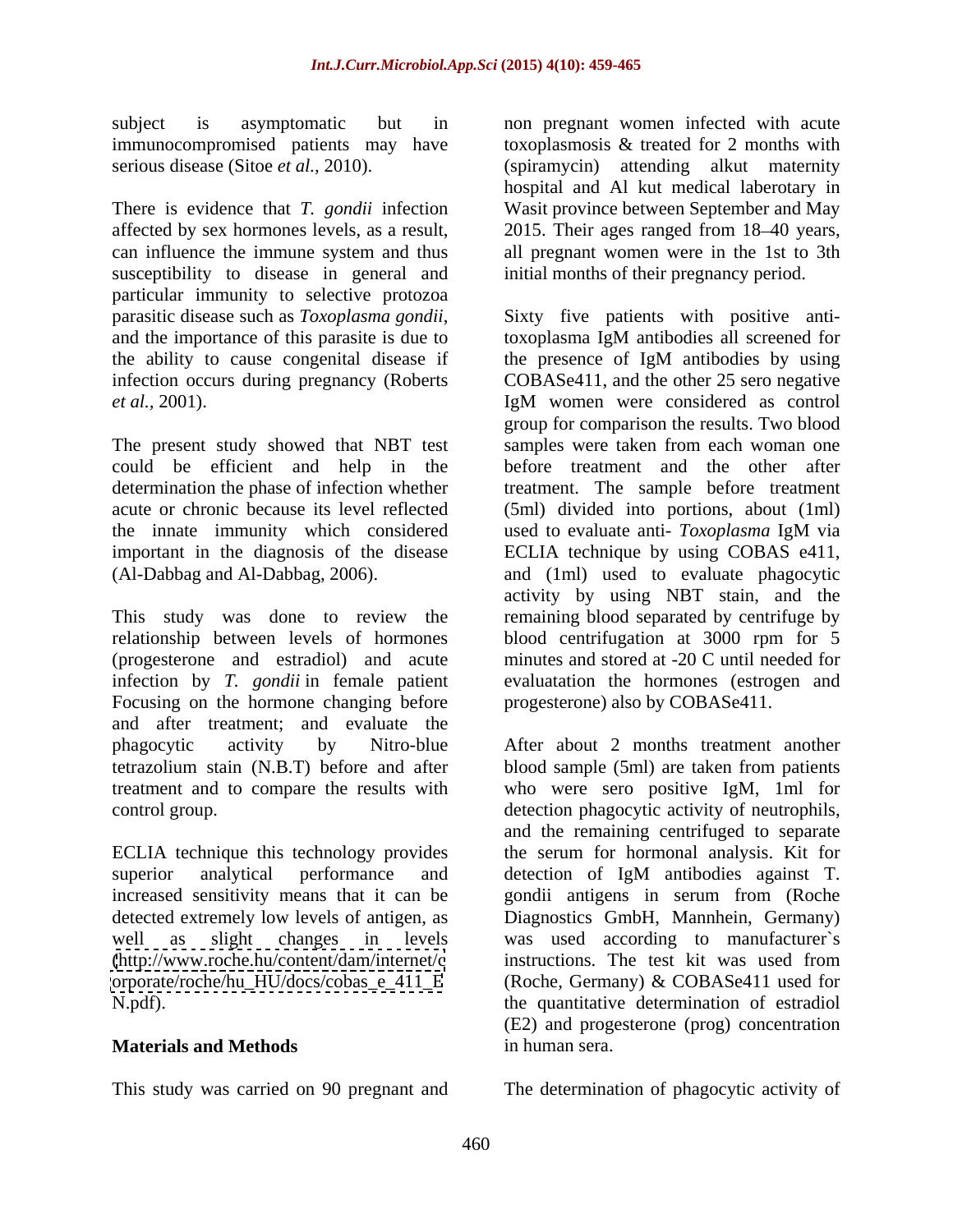neutrophil by using nitro-blue tetrazolium The result of estrogen (E<sub>2</sub>) revealed (NBT) test; in this test neutrophils ingest the significant increased  $(P<0.05)$  in the serum dye, nitroblue tetrazolium, and in the level of before treatment group  $(518.67 \pm$ presence of reactive oxygen species, the 34.42 pg/ml) compared with healthy control yellow colored NBT compound is converted (392.31± 31.80 pg/ml). While significant to the purple-blue formazan compound. The  $\qquad$  reduction in after treatment group (190.34  $\pm$ NBT test was performed within one hour 19.02 pg/ml) when compared with control after specimen collection, according to method of Park *et al.* (1968) with some modification. NBT test is a simple method As motioned in table 1 the mean that helpful in the diagnosis as well as concentration of progesterone showed that management of infection (Frederique, 2000). The percentage of neutrophiles that contain groups (P>0.05). While the changes in the purple blue deposits (formazan) represents hormonal levels in (non pregnant) women the phagocytic activity of the neutrophils. infected with acute toxoplasmosis before neurophil by using nitro-blue terrazolium in the result of estrogen (E2) revealed propagation in the result of estrogen (E2) revealed propagation, and in the level of elore treatment group (51867 ± presence of reactive or

The Statistical Analysis System- SAS in study parameters. Least significant increased (p<0.05) in the mean difference  $-LSD$  test was used to significant concentration of estrogen  $(E_2)$  before

The changes in the hormonal levels in pregnant women infected with acute toxoplasmosis before and after spiramycin

and before treatment groups.

**Statistical Analysis** there is no statistical difference between all and after spiramycin treatment as showed in table 2.

(2012) was used to effect of different factors with acute toxoplasmosis showed significant compare between means in this study (SAS, treatment  $(123.37 \pm 9.94 \text{ pg/ml})$  comparing 2012). with control group  $(51.26 \pm 7.77 \text{ pg/ml})$  and **Result and Discussion** pg/ml).While the mean estrogen level also The result of non pregnant infected women increased  $(p<0.05)$  in the mean concentration of estrogen  $(E_2)$ after treatment group  $(80.45 \pm 5.39)$ showed significant increased in after treatment  $(p<0.05)$  in comparing with control.

**Table.1** The mean concentration of hormones (progesterone, estrogen) in the pregnant women infected with (Acute) toxoplasmosis before and after using spiramycin comparing with control group and the set of the set of the set of the set of the set of the set of the set of the set of the set of the set of the set of the set of the set of the set of the set of the set of the set of the set of the set of the

|                | Groups of pregnant patients $n=43$ |               |              |            |         |
|----------------|------------------------------------|---------------|--------------|------------|---------|
| parameter      | $Mean \pm SE$                      |               |              |            |         |
|                | Control                            | <b>Before</b> | After        | <b>LSD</b> |         |
|                | subject                            | treatment     | treatment    |            | P-value |
| Estrogen       | $392.31 \pm$                       | 518.67 $\pm$  | $190.34 \pm$ | 105.65     | 0.0001  |
| <u>(pg/ml)</u> | 31.80 B                            | 4.42          | 19.02 C      | **         |         |
| Progestron     | $25.68 \pm$                        | $22.82 \pm$   | $22.67 \pm$  | 6.750      |         |
| (pg/ml)        | 3.75 A                             | $1.88 \; .$   | 1.46A        | <b>NS</b>  | 0.715   |

Values with (A, B, C) superscript in the same group represent significance differences; \*\* represent highly significant; NS represent Non-significant difference between groups.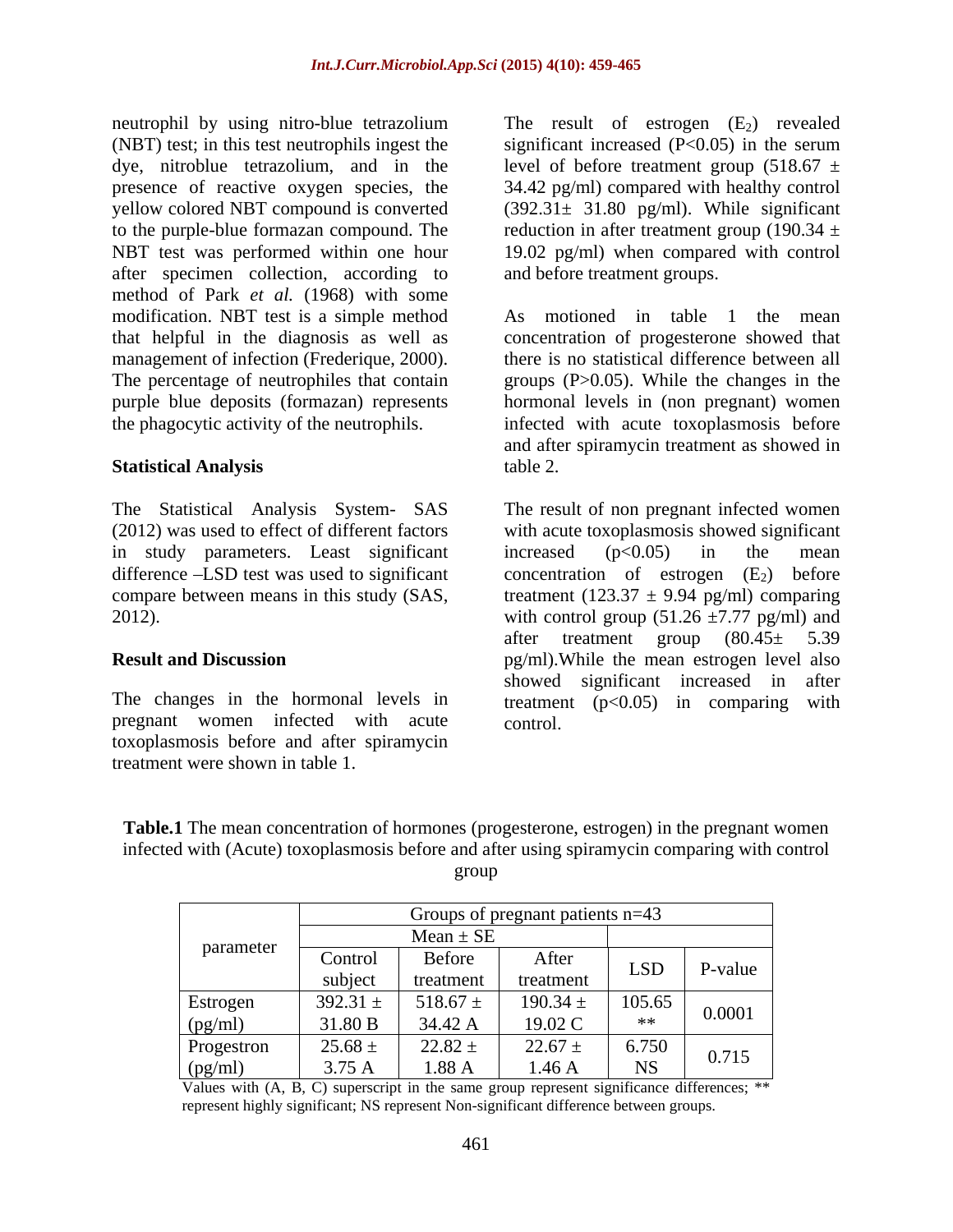#### **Table.2** The mean concentration of hormones (progesterone, estrogen) in the sera of non pregnant women infected with (Acute) toxoplasmosis before and after treatment comparing with control group

|                        | Groups of non pregnant patients<br>$Mean \pm SE$ |                                            |                                    |            |                 |  |
|------------------------|--------------------------------------------------|--------------------------------------------|------------------------------------|------------|-----------------|--|
| Parameters             | Control                                          | Before<br>treatment                        | Aftei<br>treatment                 | <b>LSD</b> | p-value         |  |
| Estrogen (pg/ml)       | $51.26 \pm 7.77$ C                               | 132.37 ± 9.94 A   80.4 ± 5.39 B   25.687** |                                    |            | 0.0001          |  |
| Progesterone $(pg/ml)$ | $3.65 \pm 1.80$ A                                | $2.78 \pm 1.01$ A                          | $2.77 \pm 0.35 \text{ A}$ 2.943 NS |            | $ 0.829\rangle$ |  |

Values with (A, B, C) superscript in the same group represent significance differences; \*\* represent highly significant; NS represent Non-significant difference between groups.

**Table.3** Phagocytic activity of neutrophil by using nitroblue tetrazolium stain in group of pregnant women infected by acute toxoplasmosis before and after treatment

**Table.4** Phagocytic activity of neutrophil by using nitroblue tetrazolium stain in group of (non pregnant) women infected by acute toxoplasmosis before and after treatment

The result of present data showed that mean concentration of progesterone was not differ significantly between all groups of the present study (p>0.05). The result of The results in table 4 demonstrate significant phagocytic activity of neutrophils by using increased (p<0.05) in the mean of active nitro blue tetrazolium stain (NBT) in neutrophils in before treatment of non pregnant women infected with acute pregnant infected women with acute toxoplasmosis showed significant increased toxoplasmosis (14.12 ± 0.71) compared with (p<0.05) in pre-treatment group (14.88  $\pm$  control group (8.63 $\pm$  0.57) and after 0.46) comparing with control group  $(10.45 \pm \text{treatment} \ (11.82 \pm \text{0.65}), \text{ also the treated}$ 0.99) and post treatment group  $(11.53 \pm \text{ group})$  group showed significant increased than 0.41), but non - significant difference between post treatment and control group (Table 3). Host hormones can affect responses to

toxoplasmosis infection on the phagocytic host. Additional studies suggest that

activity of neutrophils in non pregnant women before and after treatment.

control group.

Table 4 showed the effect of acute effects on hormone signalling within the infection; also parasites can have distinct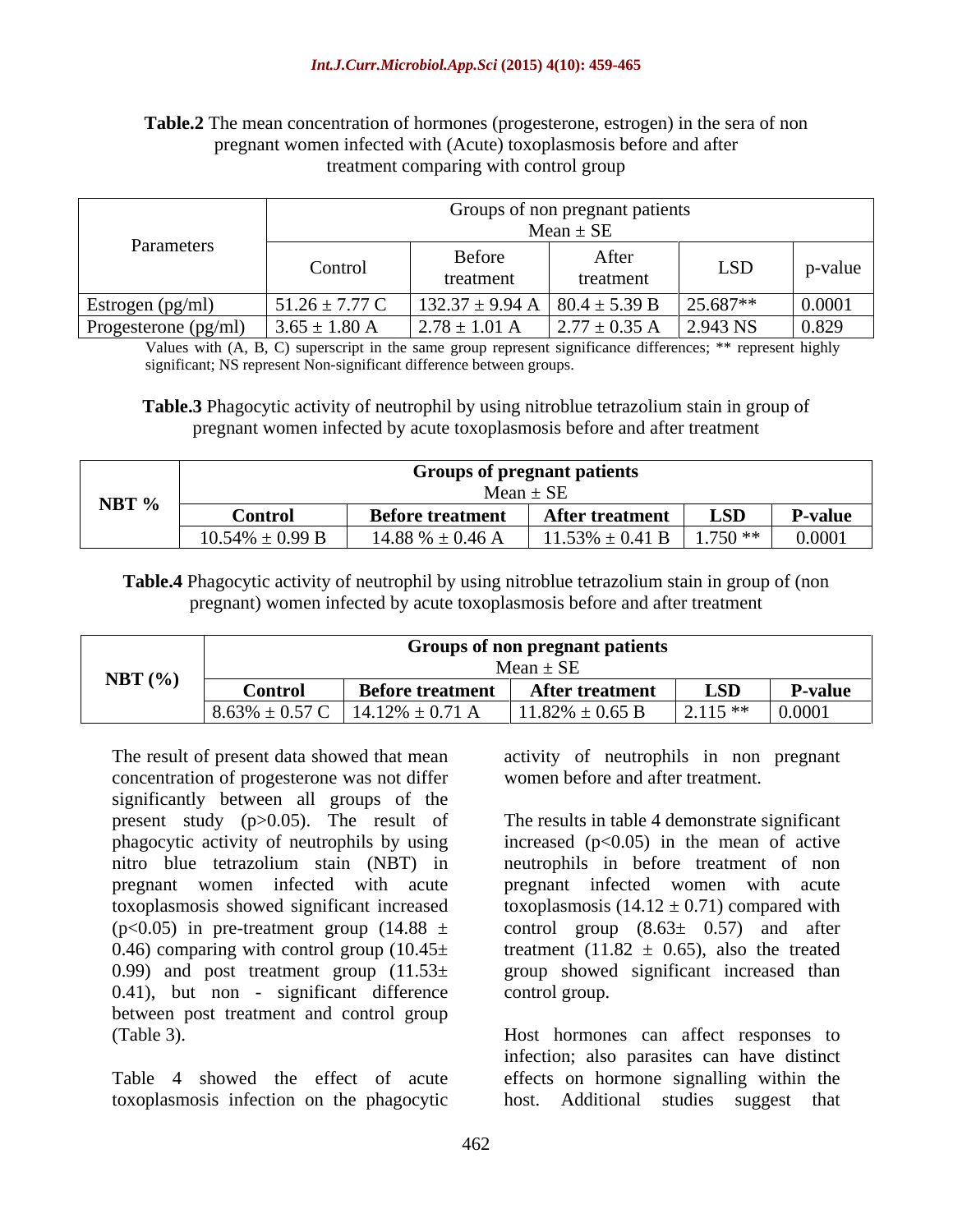protozoan parasites can alter hormone also Al-Warid *et al.* (2012) found no concentrations in their hosts (Klein, 2004). Significant difference in progesterone levels<br>The results of estrogen show significant between infected pregnant women and non increase  $(p<0.05)$  in pregnant women infected. infected with acute *T. gondii* before

after chronic infection. While the present study include patients in the acute phase of

treated group compared with after treatment and control group, table 2. This finding do infected with *T. gondii* compared to control group.

women are subjected to a regular cyclic but it is typically regarded as Progesterone), these changes occurs mostly effects on cells involved in immune system system will increase susceptibility to proliferation. *Toxoplasma* infection (Roberts *et al.,* 2001).

significant variation between the study group in pregnant infected women (Table 1),

significant difference in progesterone levels between infected pregnant women and non infected.

treatment when compared with control and In addition, our result agreed with Kadhim post treated group (Table 1). This result was and AL-Awadi (2013) who reported that agree with (Al-Warid *et al.,* 2012) who there is no significant difference in found high level of estrogen in infected progesterone level in first trimester m but women with *T. gondii* compared with non disagree with the finding that concerning the infected women.  $\overline{a}$  is women in  $2^{nd}$  trimester in which there is Also agree with Taher and Abdullah (2012) seropositive IgG women, also with women who found the same result, but Omima *et al.* in the  $3<sup>rd</sup>$  trimester of pregnancy in which (2015) showed a significant decreased in there is significant increase in level of serum estrogen hormone in aborted women progesterone in seropositive IgG, this may infected with *T. gondii*, this result was seen be explain our finding which include significant decrease in progesterone level in patients with seropositive IgM.

*Toxoplasma* infection. The result of progesterone level in the The result of the current study in non showed that there were no significant pregnant infected women showed significant difference in progesterone levels between increase (p<0.05) in estrogen level in before infected and non infected women with acute not agree with Omima *et al.* (2015) who women compared with higher level in non reported that there is significant decreased in infected women (control group)  $(2.78 \pm$ serum estrogen hormone in aborted women 1.01pg/ml) (3.65 ± 1.80 pg/ml) respectively groups of study with non pregnant women *Toxoplasma* infection m although low progesterone level were noticed in infected (Table 2).

This findings may be attributed to that suppressive effect on the immune system, changes in hormone level  $(E_2 \&$  immunosuppressive (Kadhim and ALas a physiological fluctuation during high progesterone level in non infected have menstrual cycle, these hormones has a large immunostimulatory effect characterized by and as a sequence of this effect on immune which can overcome the *T. gondii* Progesterone can have both stimulatory and but it is typically regarded as Awadi, 2013), in our study it seems that the higher cellular immunity (Klein, 2004) proliferation.

The result of progesterone revealed non- neutrophils by using nitroblue tetrazolium The results of phagocytic activity of (NBT) stain in both pregnant and non pregnant women revealed significant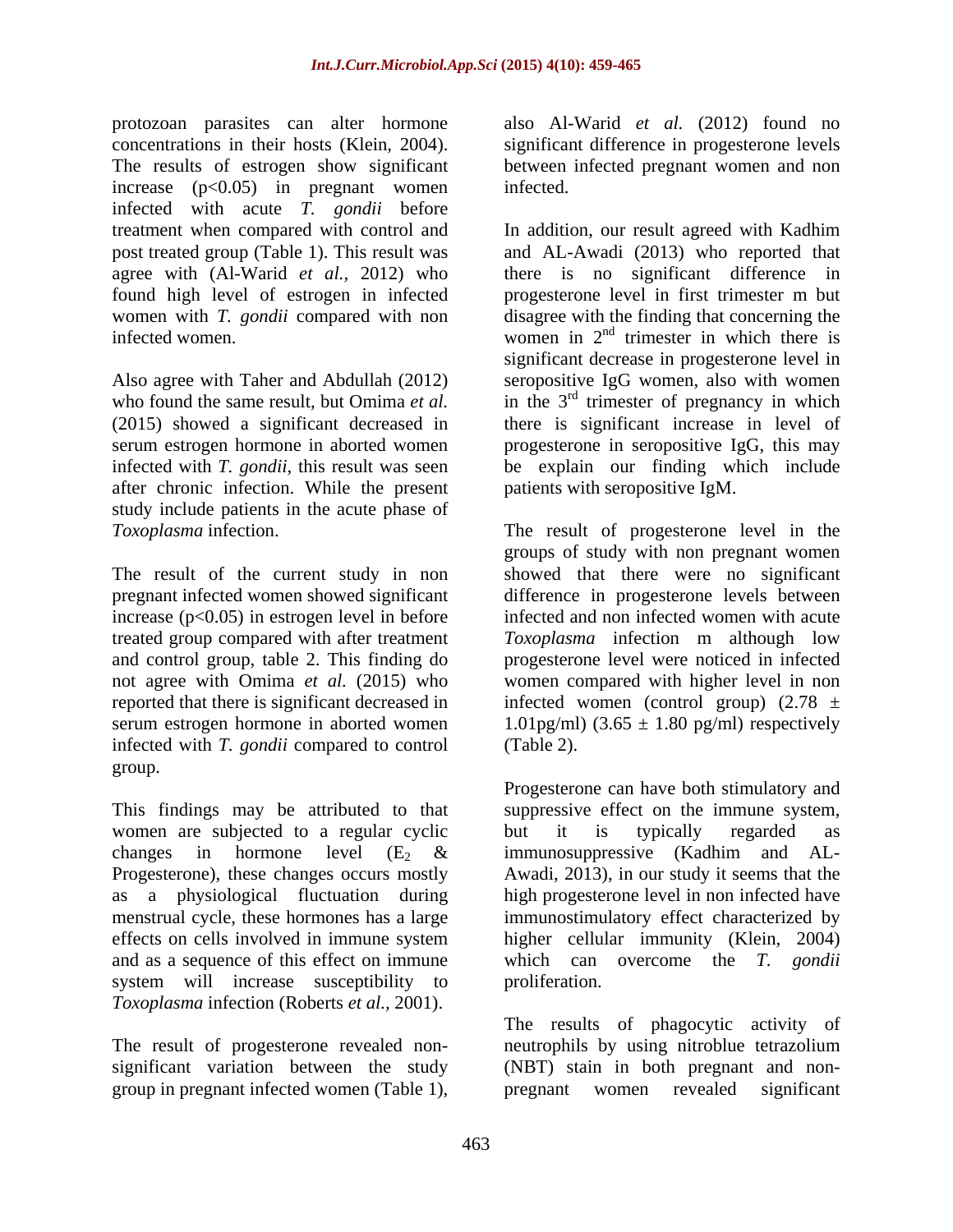increase of NBT positive neutrophils count in infected women with *T. gondii* before treatment than after treatment and control group (Tables 3 and 4). **References** 

The efficiency of neutrophils as phagocytes is measured by nitro-blue tetrazolium (NBT) test (Gupta and Steigewald, 1974). The nitro-blue tetrazolium dye is converted by the reduction occurring during phagocytosis  $Mousl, 32(1&2); 33-40.$ to an insoluble blue-black formazane deposit Al-Warid, Harith S., Ban N. Al-Qadhi, (Gupta and Steigewald, 1974; Park *et al.,*

In normal individuals (control group) the percentages of NBT positive neutrophils cobas e 411 analyzer.[internet]2009, (with formazane deposits) was reported to vary between 3% and 11 % (Park et al., 1968; Gupta and Steigewald, 1974). An increase in the positive NBT% was reported in the majority of bacterial and parasitic Frederique, M. 2000. Conenital infections (Park et al., 1968; Gupta and Steigewald, 1974) and may reach up to 75% screening and current prenatal in acute phase of infection and then decline treatment. gradually until return to normal values Gupta, R.C., Steigewald, C. 1974. Nitroblue within 4–6 weeks (Roitt *et al.*, 2001). the example that in the diagnosis of neutrophils have an important role in the non-specific (innate) immunity of the body  $\frac{1}{80}$ : 723–726. (Roitt ewt al., 2001), its increase means that

The present results are basically in agreement with results of Ismail *et al.* (2013), which showed that significant  $18(2)$ :  $34-42$ . increase in phagocytic activity of polymorph Kadhim, R.A., AL-awadi, H.M. 2013. nuclear neutrophils (PMNs) for reduction of Changes in testosterone,

The present study showed that NBT test could be efficient and help in the  $10(3)$ : 699–709. determination the phase of infection whether Klein, S.L. 2004. Hormonal and acute or chronic because its level reflected the innate immunity which considered important in the diagnosis of the disease, also NBT test could be used as follow up test to evaluate the degree of treatment

efficiency and patients compliance (Al- Dabbag and Al-Dabbag, 2006).

## **References**

- Al-Dabbag, K.A., Al-Dabbag, N.Y. 2006. Estimation of total IgE, blood eosinophils and phagocytic activity in human scabies. *Ann. Coll. Med. Mousl.,*  $32(1&2)$ :  $33-40$ .
- 1968). and estrogen hormonal levels in 2012. Evaluation of progesterone pregnant women with toxoplasmosis. *Eur. J. Sci. Res., 91: 515–519.* 
	- cobas e 411 analyzer.[internet]2009, Available from: <http://www.roche.hu/content/dam/int> [ernet/corporate/roche/hu\\_HU/docs/c](ernet/corporate/roche/hu_HU/docs/c) [obas\\_e\\_411\\_EN.pdf](obas_e_411_EN.pdf)
	- Frederique, M. 2000. Conenital toxoplasmosis. Value of antenatal screening and current prenatal treatment.
	- tetrazolium test in the diagnosis of pyogenic arthritis. *Ann. Int. Med.,* 80: 723–726.
- this kind of immunity is efficient. Abdul Wahab, 2013. Study of Ismail, M.S., Daoud, I.Sh., Hussein, B., immunological and epidemiological of Toxoplasmosis in aborted women in Fallujah city. *Tikrit J. Pure Sci.,* 18(2): 34–42.
- NBT stain. progesterone and prolactin levels in Changes in testosterone, pregnant women with chronic toxoplasmosis. *Med. J. Babylon,*  $10(3)$ : 699–709.
	- Klein, S.L. 2004. Hormonal and immunological mechanisms mediating sex differences in parasite infection. *Parasite Immunol.,* 26: 247 264.